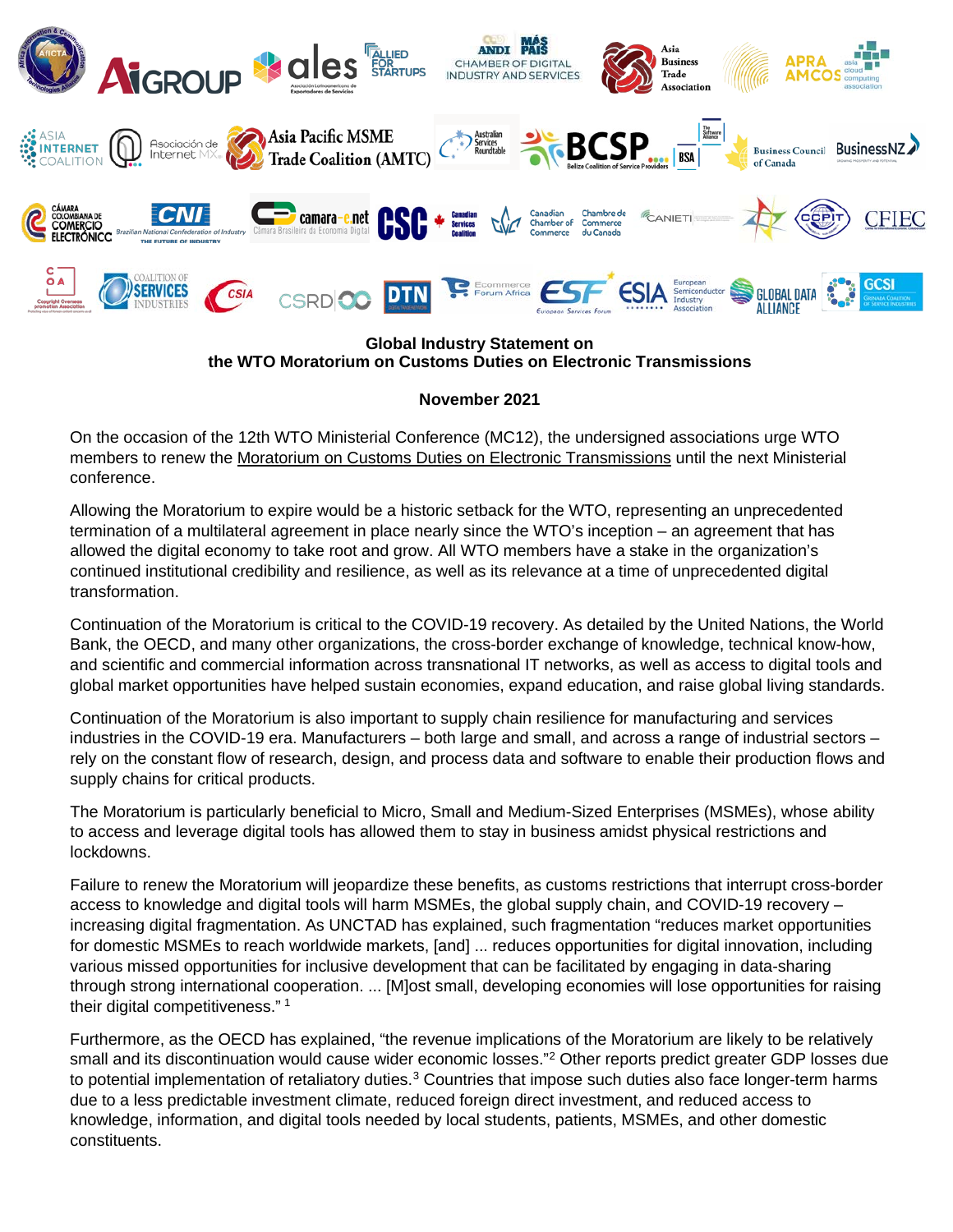

Finally, at a time when G20 leaders, seeking to establish "a more stable and fairer international tax system," have formally endorsed the OECD Inclusive Framework's Two-Pillar Solution to Address the Tax Challenges Arising from the Digitalisation of the Economy,<sup>[4](#page-2-3)</sup> it seems unnecessarily disruptive for the WTO membership to abandon a foundational quarter-century old agreement regarding the treatment of electronic transmissions.<sup>[5](#page-2-4)</sup> We also note in this regard the recent G7 Digital Trade Principles, which state that "[e]lectronic transmissions – including the transmitted content – should be free of customs duties, in accordance with the WTO Moratorium on Customs Duties on Electronic Transmissions."[6](#page-2-5)

We therefore urge all WTO members to show strong leadership and support of the digital economy by supporting a continuation of the WTO Moratorium on Customs Duties on Electronic Transmissions at MC12.

Sincerely,

- 1. Africa Information and Communication Technologies Alliance (AfICTA)
- 2. Allied for Startups
- 3. Asia Cloud Computing Association
- 4. Asia Internet Coalition
- 5. Asia Pacific MSME Trade Coalition (AMTC)
- 6. Asia Business Trade Association
- 7. Asociación de Internet MX
- 8. Asociación Latinoamericana de Exportadores de Servicios (ALES)
- 9. Australasian Performing Rights Association / Australasian Mechanical Copyright Owners Association (APRA AMCOS)
- 10. Australian Services Roundtable
- 11. Australian Industry Group
- 12. Belize Coalition of Service Providers (BCSP)
- 13. Brazilian National Confederation of Industry
- 14. BSA | The Software Alliance
- 15. Business Council of Canada
- 16. Business NZ
- 17. Câmara Brasileira da Economia Digital
- 18. Cámara Colombiana de Comercio Electrónico
- 19. Canadian Chamber of Commerce
- 20. Canadian Services Coalition (CSC)
- 21. Caribbean Network of Services Coalition
- 22. Center for International Economic Collaboration (CFIEC)
- 23. Chamber of Digital Industry and Services of National Business Association of Colombia – ANDI
- 24. China Council for Promotion of Int'l Trade
- 25. China Semiconductor Industry Association (CSIA)
- 26. Coalition of Services Industries (CSI)
- 27. Copyright Overseas Promotion Association (COA) (South Korea)
- 28. Digital Trade Network
- 29. Dominican Republic Services Association
- 30. Ecommerce Forum Africa
- 31. European Services Forum (ESF)
- 32. European Semiconductor Industry Association (ESIA)
- 33. Global Data Alliance
- 34. Grenada Coalition of Service Industries (GCSI)
- 35. Hong Kong Coalition of Services Industries
- 36. Indonesia Services Dialogue (ISD)
- 37. Information Technology Industry Council (ITI)
- 38. Interactive Games and Entertainment Association (IGEA)
- 39. The International Association of Scholarly, Technical and Medical Publishers (STM)
- 40. International Chamber of Commerce (ICC)
- 41. International Generic and Biosimilar medicines Association (IGBA)